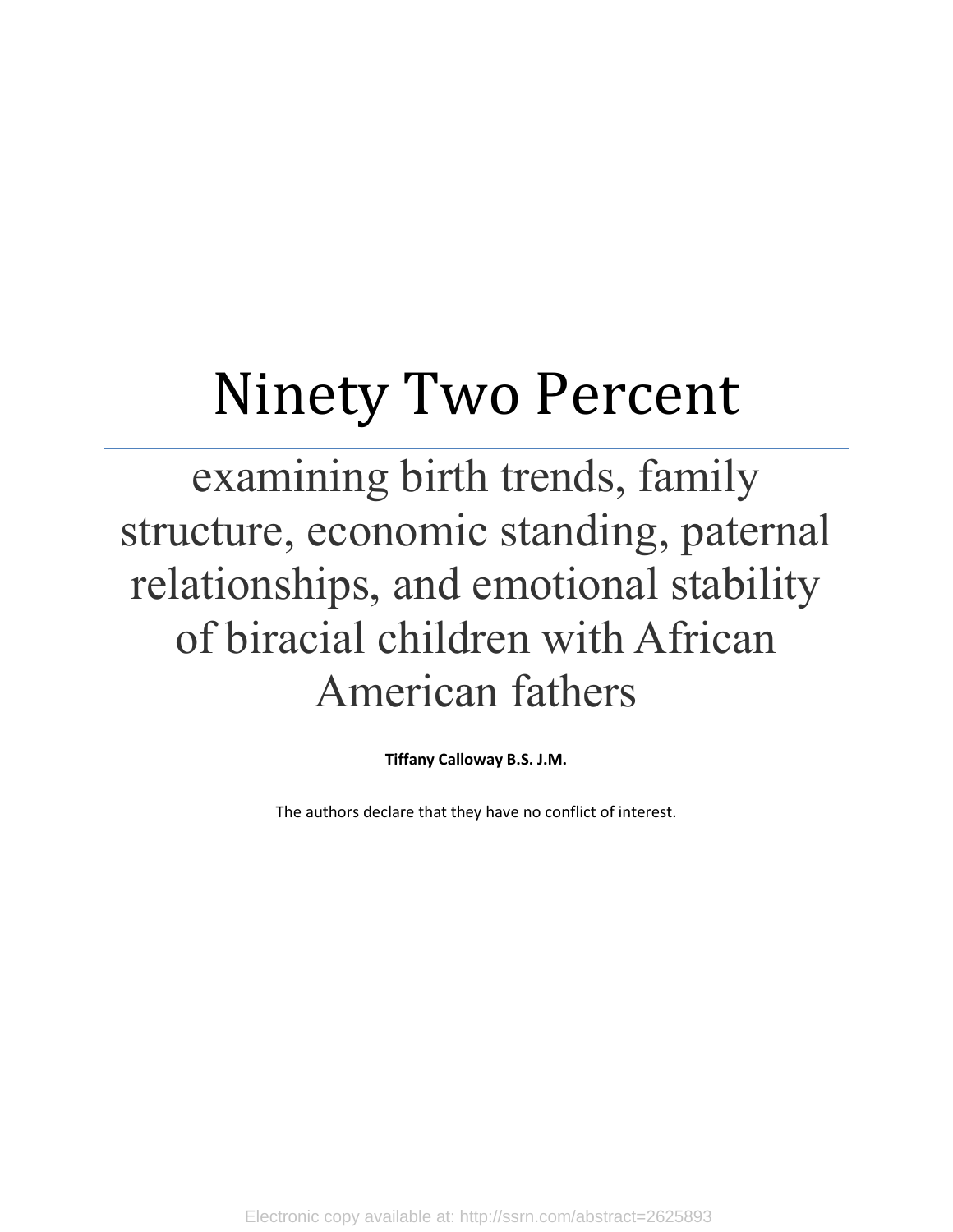### **Introduction**

The family unit is one of the most imperative pillars of society. Every society whether progressive or primitive has been erected around the family. Human beings' working in unison for the amelioration of their children unerringly is the substratum and the glue of the societal edict we relish today. Though there have been copious endeavors to use eremitic uncommitted slackly assembled families as a prototype to construct civilizations, to this day those societies have come and gone. While those singular societies come and go, the monogamous family unit has continued to affirm itself stable. The Reasoning is that children require a family unit constructed upon the conjoint support of the parents, in order for the child to become a healthy, capable, strong future world citizen.

In the United States the family unit is crumbling. Now more than ever children are being raised in single parent households where customarily the mother is taking on the role of mother and father. Single parent homes have proven to be less ideal than a two parent household. Children raised in single parent households with no active father are more likely to end up in prison, on drugs, impoverished and repeating the cycle of single unwed parenthood themselves. Research by Sara McLanahan at Princeton University proposes that boys are significantly more likely to end up in jail or prison by the time they turn 30 if they are raised by a single mother. And also that boys raised in a single-parent household were more than twice as likely to be incarcerated, compared with boys raised in an intact, married home. Bruce Ellis of the University of Arizona found that about one-third of girls whose fathers left the home before they turned 6 ended up pregnant as teenagers, compared with just 5% of girls whose fathers were there throughout their childhood.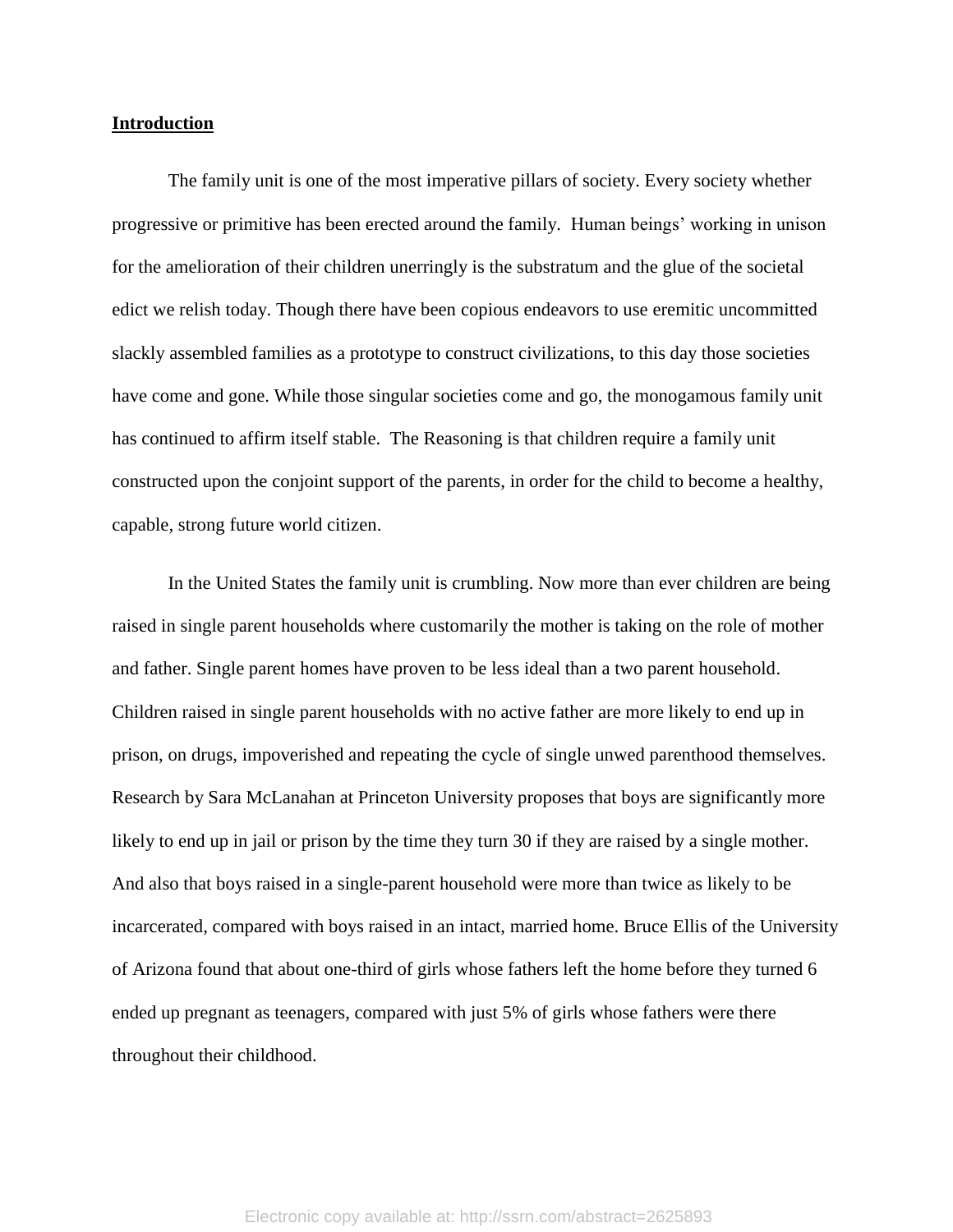It is prognosticated that by 2050 the majority of the American populace will be biracial. While this demographic shift in America is great for diversity and the future of racial equality, we must also take into account that with the emergent trend of diversity and multiculturalism comes the delicate colloquy about the shift in cultural norms. It is well known that in the African American community fatherlessness is a major problem, 70 % of black children are born out of wedlock in the African American community. The tendencies for fathers to be absent from their children's lives has grown into what one can definitely call an African American cultural norm. Due to the access to stats released by the census among many other sources, there has begun a dialogue about the growth of this paternal absence epidemic in the African American community. But the full extent of this epidemic can be lost on the public due to absence of statistics on involvement of black fathers in the lives of their biracial children as well, and the effects that can have on the biracial children in question. This study takes a more all-inclusive look into birth trends, family structure, economic standing, emotional health, and paternal relationships of biracial children with African American fathers.

#### **Goals of the Current Research**

- 1. Amassing data on the Birth trends, family structure, economic standing, and paternal relationships of biracial children with African American fathers.
	- a. Currently there is no definitive research that ventures into this topic, and for many has left them blind to the stats on this seemingly overlooked but vastly growing demographic within the United States.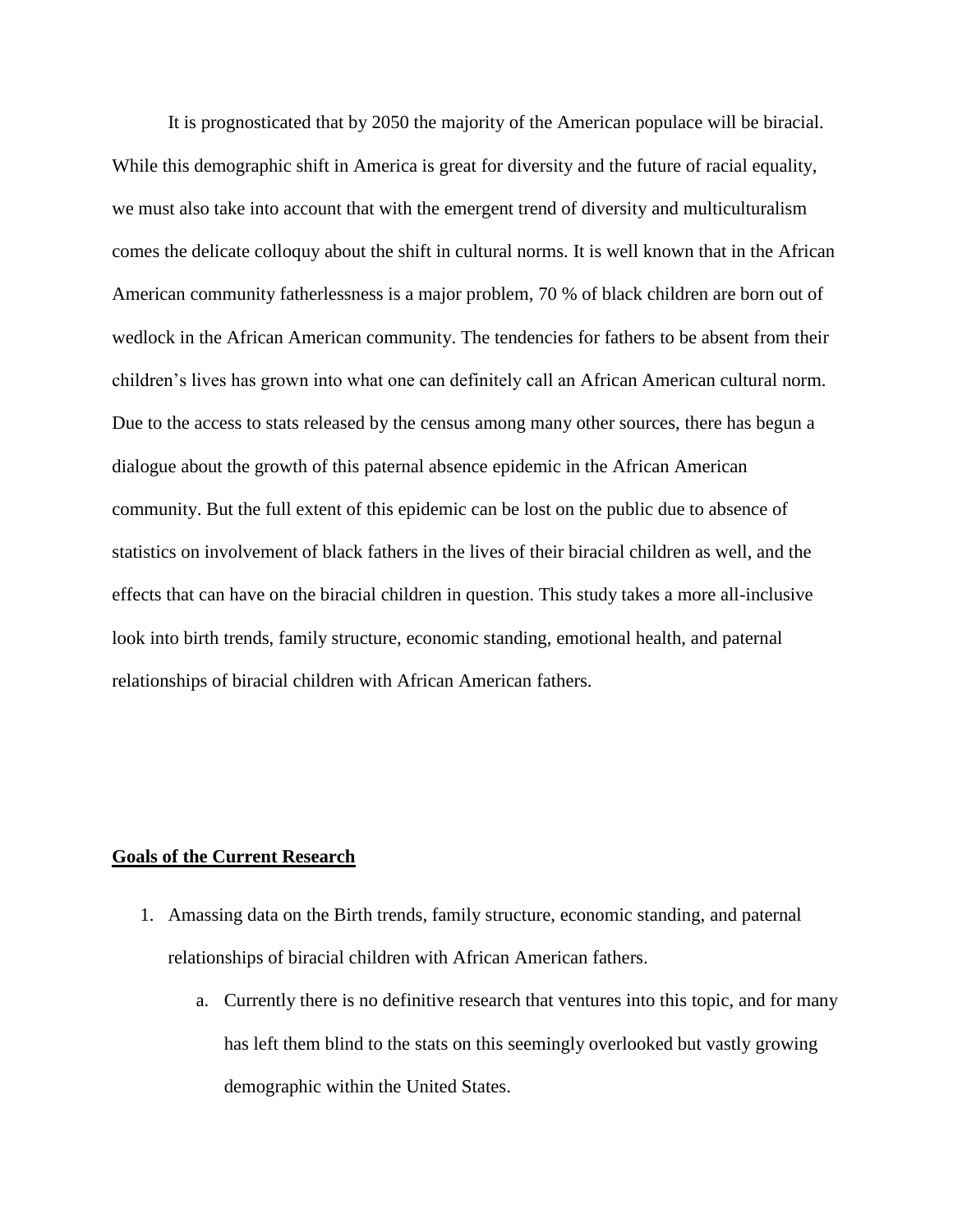- 2. What effects the family structure, economic standing, and paternal relationships of biracial children with African American fathers have on the children's emotional state
	- a. Does the absence of the father have any bearing on the behavior of the child? More specifically does the child exhibiting major behavioral problems like aggressive behavior, angry outbursts, excessive tantrums, run-ins with the law, drug use, alcohol use, excessive fighting, trouble in school, etc. when the father is absent.

## **Research Methods**

The type of research that was used in this study is quantitative research. Quantitative research explains phenomena by collecting numerical data that are analyzed using mathematically based methods. The data was studied through observations in numerical representations, and through statistical analysis. Along with questionnaires that were given out to respondents for the statistical representation of the findings in the study, interviews with the respondents were also conducted. The respondents in this study were females spanning the United States, and 3 diverse racial backgrounds that all have children between the ages of 1-17 whose paternal parent is African American. Participants were approached through media outlets such as newspapers, internet, and radio, most of the respondents were recruited through internet advertisements. Participants that answered to the advertisement were asked to produce documentation that was utilized to collect and verify basic screening information regarding each participant's race thus proving they are in fact Caucasian, Asian, or non-black Hispanic, as well as verifying the paternal parent of their child/children is in fact African American. Participants meeting the eligibility benchmarks were required to provide pertinent locators and tracing info such as cell phone numbers and contact information in order to finalize their enrollment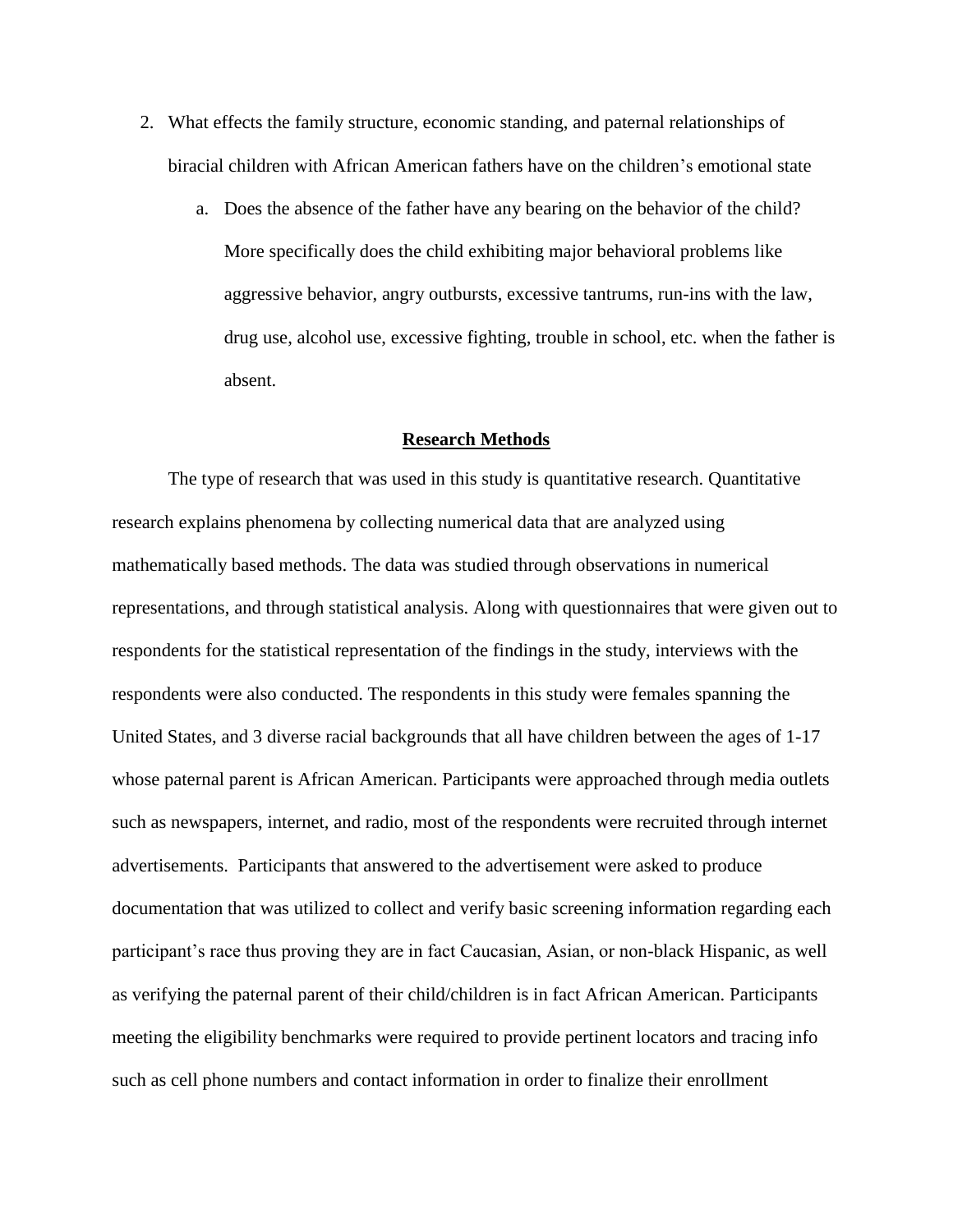procedures for the study. Accordingly, those who passed the requirements and were proven eligible were administered the survey. The data amassed was broken down into percentages, and the individual percentages were averaged

### **Findings**

# **Marital status at time of birth**

Table 1. At the time of your child's birth were you and the father married

|                  | NO  | YES |
|------------------|-----|-----|
| <b>Caucasian</b> | 97% | 3%  |
| <b>Asian</b>     | 85% | 5%  |
| <b>Hispanic</b>  | 95% | 5%  |

Table 2. Did you and the father of your child ever eventually marry?

|                  | NO  | YES           |
|------------------|-----|---------------|
| <b>Caucasian</b> | 80% | 20%           |
| <b>Asian</b>     | 92% | 8%            |
| <b>Hispanic</b>  | 99% | $\frac{0}{0}$ |

Testing from the 92% Out of Wedlock population.

As shown in table 1, the study started by asking the participants if their children were born in or out of wedlock. 92% of the respondents were not married when they had their child leaving 8% of the women from the group who did have their child in wedlock. Asian women occupied the lowest percentages of children out of wedlock with African American fathers even though the numbers were still prodigiously high. Caucasian women on the other hand had the highest percentage of children out of wedlock with African American fathers that number was 97%.

When the mothers of the children born out of wedlock were asked if they ever eventually married the father of their child the answer was overwhelmingly no, as one can see in table 2.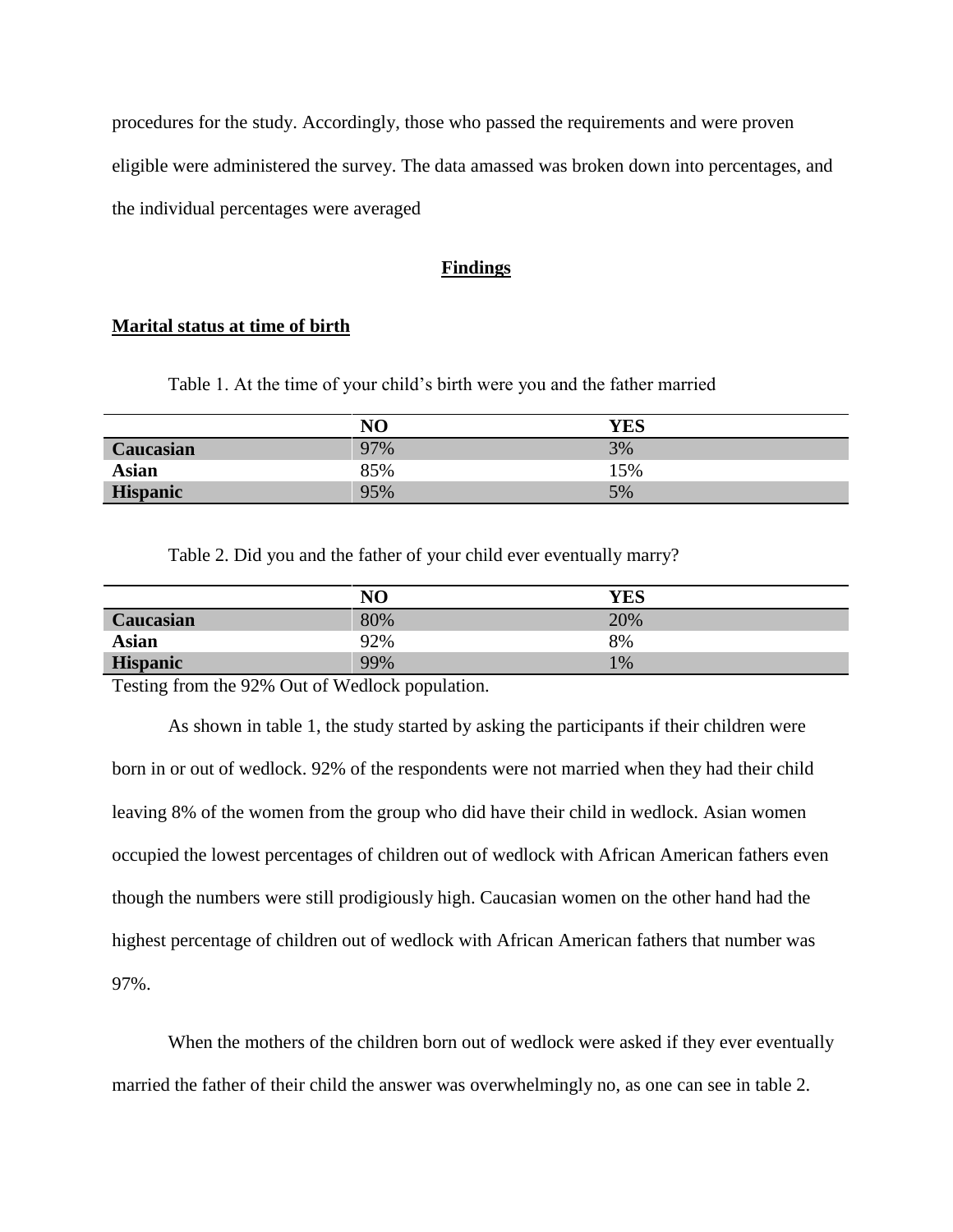10% of the mothers married the father of their child even though at the time of the study 100% of the women were single and unmarried meaning that the marriages that did result did not last and ended in divorce, thus leaving the complete population single mothers. 90% of the mothers whom had their child out of wedlock never married the father. Through interviews with respondents the vast majority expressed that there were never definite plans for marriage and the affiliation between the parties tended to last on average until the disclosure of the pregnancy.

#### **Number of children**

|                 |     | 2-4 | 5-8   | Կ⊥ |  |
|-----------------|-----|-----|-------|----|--|
| Caucasian       | 50% | 49% | $1\%$ | 9% |  |
| Asian           | 86% | 4%  | 0%    | 0% |  |
| <b>Hispanic</b> | 5%  | 80% | 5%    | 9% |  |

Table 3. Number of children that the participant has

Table 4. For women with multiple children do the children have the same father?

|                  | N <sub>O</sub> | YES |
|------------------|----------------|-----|
| <b>Caucasian</b> | 82%            | 18% |
| <b>Asian</b>     | 75%            | 25% |
| <b>Hispanic</b>  | 81%            | 19% |

• 100% of these women said that the father of all of their children were black

In the data accumulated in table 3 we found that half of the participants that had their children out of wedlock had only one child, leaving 50% who had 2 or more children out of wedlock. Hispanic women by far occupied the larger numbers with 85% having more than one child out of wedlock. As seen in table 4 of the 50% participants who had multiple children out of wedlock, 79% said that their children didn't have the same father leaving 21% of the population that had multiple children by the same man. Though 50% of Caucasian participants had 2 or more children and their number weren't as high as Hispanic women in terms of having multiple children out of wedlock, Caucasian women occupied the highest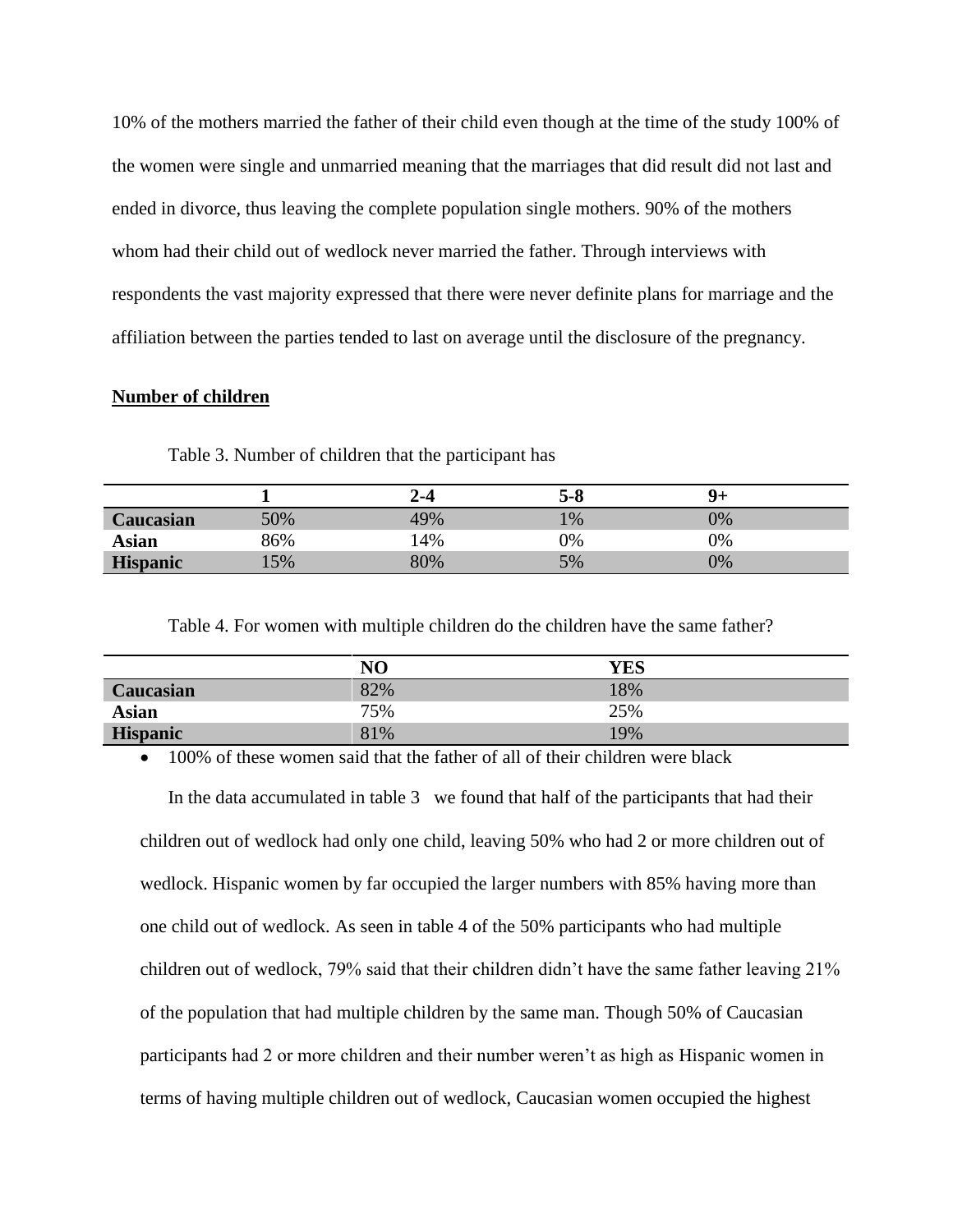percentages (82% to be exact) of not having the same fathers for their children. All of the participants reported that all of the children had African American fathers.

#### **Finances**

Table 5. What are your annual earnings?

|                  | <b>Unemployed</b> | $0-10,000$ | 10,000-30,000 | 30,000-80,000 | $100,000+$ |
|------------------|-------------------|------------|---------------|---------------|------------|
| <b>Caucasian</b> | 15%               | 75%        | 5%            | 5%            | 0%         |
| Asian            | 2%                | 63%        | 17%           | 13%           | 5%         |
| <b>Hispanic</b>  | 20%               | 58%        | 19%           | 3%            | 0%         |

Table 6. Does the father of your children support financially

|                 | N <sub>O</sub> | <b>YES</b> |
|-----------------|----------------|------------|
| Caucasian       | 98%            | 2%         |
| <b>Asian</b>    | 81%            | 19%        |
| <b>Hispanic</b> | 86%            | 14%        |

When asked about their finances 77% of the participants calculated that their annual income was 10,000 dollars or lower which is displayed in table 5, putting the majority of the participants well under the poverty line. When asked if they received financial support from the father an overwhelming majority of 88% said no, leaving 12% percent who said yes. Because the majority of the participants earned an income below the poverty line, and all of the participants were single at the time of the study, as well as taking into account the dismal paternal financial support rate it was no surprise that when the participants were asked if they ever had to use government assistance 82% percent said yes, leaving 18% who said no, as can be seen in table7 below. Currently over half of the participants are still on government assistance.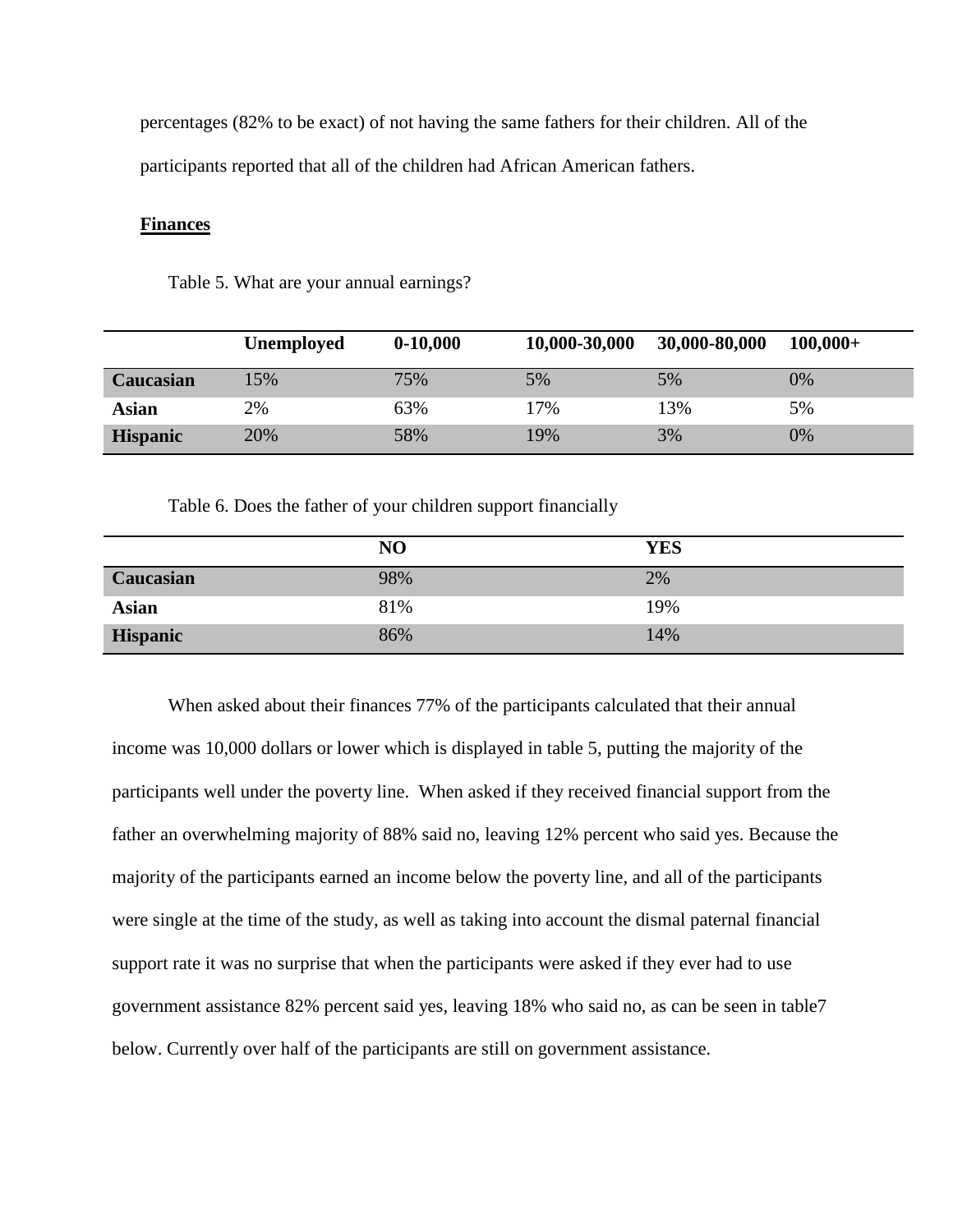Table 7. Have you ever had to use government assistance to supplement your income?

|                  | NO  | YES |
|------------------|-----|-----|
| <b>Caucasian</b> | 3%  | 97% |
| <b>Asian</b>     | 49% | 51% |
| <b>Hispanic</b>  | 2%  | 98% |

#### **Paternal involvement**

Table 8. Is the father active in the child's life?

|                 | NO  | YES |
|-----------------|-----|-----|
| Caucasian       | 97% | 3%  |
| <b>Asian</b>    | 88% | 12% |
| <b>Hispanic</b> | 85% | 15% |

Table 9. Does your child have a good relationship with their father?

|                 | NO  | YES |
|-----------------|-----|-----|
| Caucasian       | 94% | 6%  |
| <b>Asian</b>    | 89% | 11% |
| <b>Hispanic</b> | 98% | 2%  |

In table 8 the participants were asked if the father of their child was active in the child's life, 90% of the participants said that the father of their child was not active in the child's life, where as 10% of the population said that the father was in fact active in the child's life. Most of the participants that had their child out of wedlock and never married the father subsequently, expressed that at the beginning of the child's life there were many futile promises by the father to see the child but as time went on the lack of ability to connect with their child led the father to completely stop communication. As displayed in table 9. When asked if the participant thought their child had a good relationship with their father and overwhelming amount of 94% said that they didn't feel the father of their child had a good relationship with the child leaving 6% who did feel the relationship between the father and the child was good. Through interviews conducted the vast majority felt as if the father and the child barely had enough time together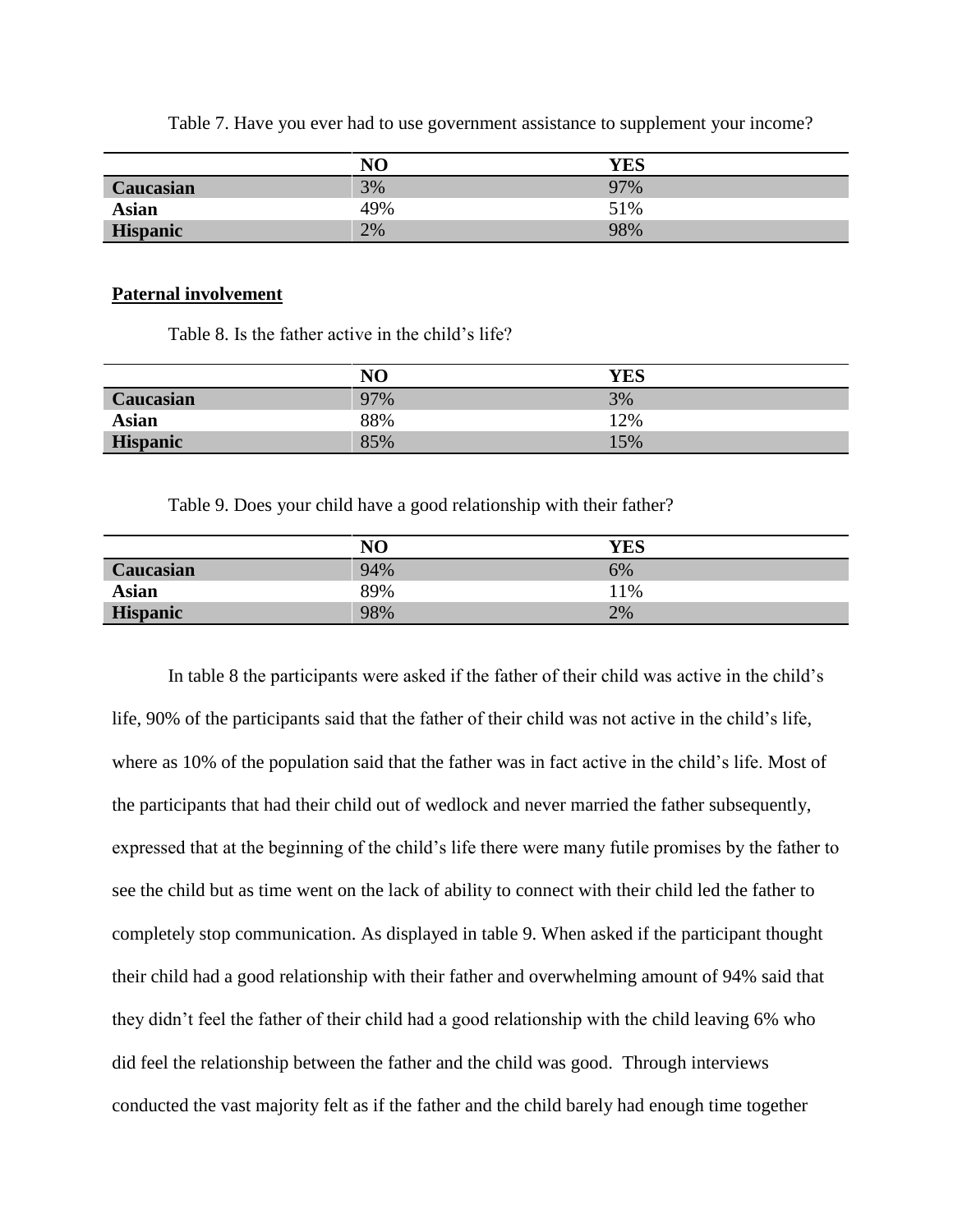(through the father's lack of visitation) that there was no possible way the father and the child could bond properly. Some of the women who had their child out of wedlock and didn't marry the father subsequent, relayed that the father of their child didn't even know the child's name and properly spelling, the child's birthday, or even the child's age.

# **Emotional Effects of fatherlessness**

Unmistakably children who are raised by single mothers are at greater risk than children who are raised by 2 parents in the same household. Children who are raised without an active father tend to suffer from.

- 1. A dramatically greater risk of drug and alcohol abuse, mental illness, suicide, poor educational performance, teen pregnancy, and criminality.
- 2. Fatherless aggression: In a longitudinal study of 1,197 fourth-grade students, researchers observed "greater levels of aggression in boys from mother-only households than from boys in mother-father households." (N. Vaden-Kierman, 1995).
- 3. Psychiatric Problems. In 1988, a study of preschool children admitted to New Orleans hospitals as psychiatric patients over a 34-month period found that nearly 80 percent came from fatherless homes. (Jack Block, et al., 1988)
- 4. Drug Use: "...the absence of the father in the home affects significantly the behavior of adolescents and results in the greater use of alcohol and marijuana."( Deane Scott Berman, 1995)
- 5. Drinking problems. Teenagers living in single-parent households are more likely to abuse alcohol and at an earlier age compared to children reared in two-parent households. (Terry E. Duncan, 1994)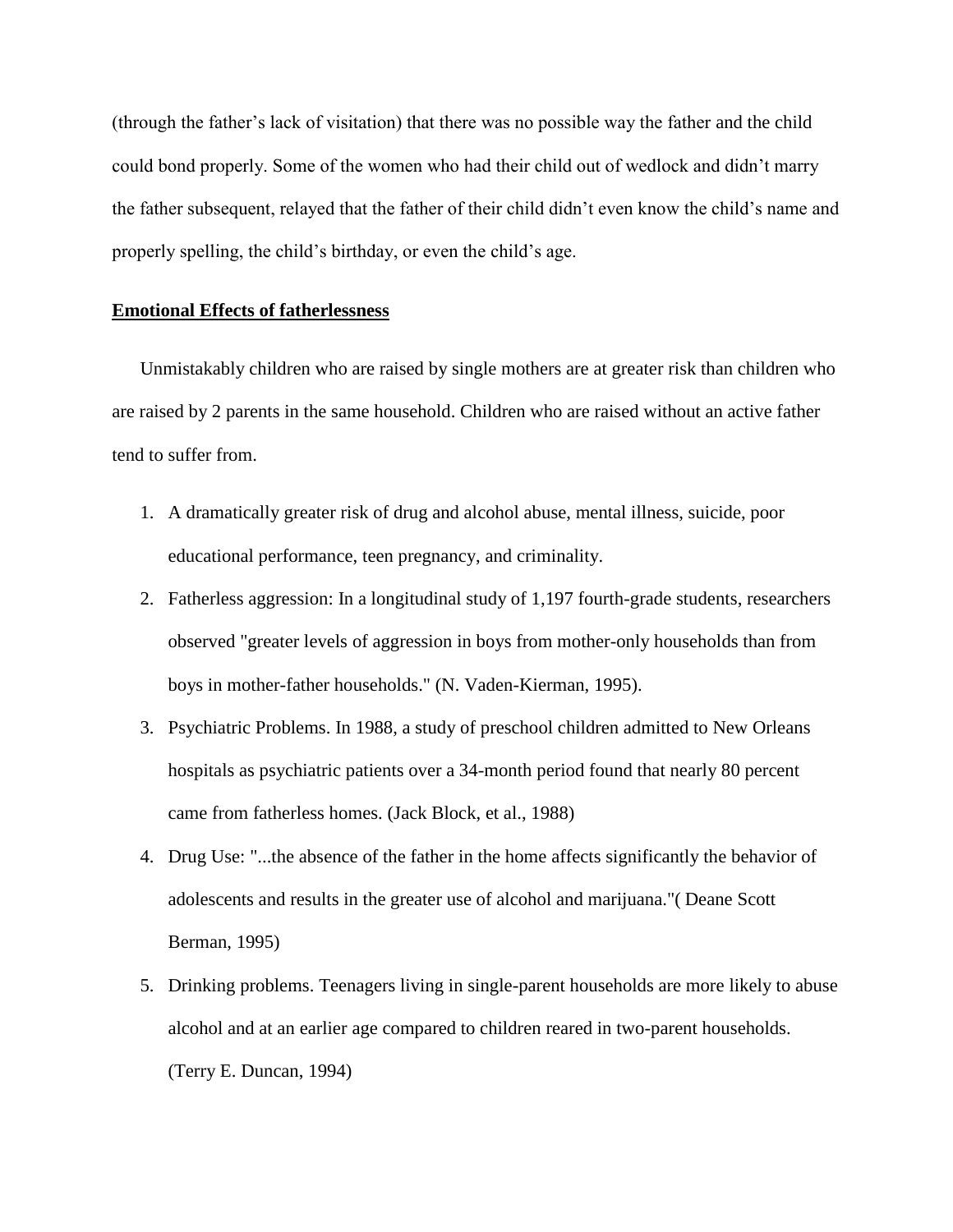### Table 10. Have you witness major behavioral problems with your child

|           | NO  | <b>YES</b> |
|-----------|-----|------------|
| Caucasian | 39% | 61%        |
| Asian     | 45% | 55%        |
| Hispanic  | 27% | 73%        |

Testing from the 90% who stated the father was not active in the child's life in table 8

|           | NO  | <b>YES</b> |
|-----------|-----|------------|
| Caucasian | 82% | 18%        |
| Asian     | 89% | 11%        |
| Hispanic  | 79% | 21%        |

Table 11. Have you witness major behavioral problems with your child

Testing from the 10% who stated the father was active in the child's life in table 8

When the 90% participants that said the father of their child wasn't active in their child's life were asked if their child was exhibiting major behavioral problems like aggressive behavior, angry outbursts, excessive tantrums, run-ins with the law, drug use, alcohol use, excessive fighting, trouble in school, etc. 63% said yes that they noticed major behavioral problems in their child whereas 37% said no. When the 10% that claimed the father of their child was active in their child's life were asked if their child was exhibiting major behavioral problems like aggressive behavior, angry outbursts, excessive tantrums, run-ins with the law, drug use, alcohol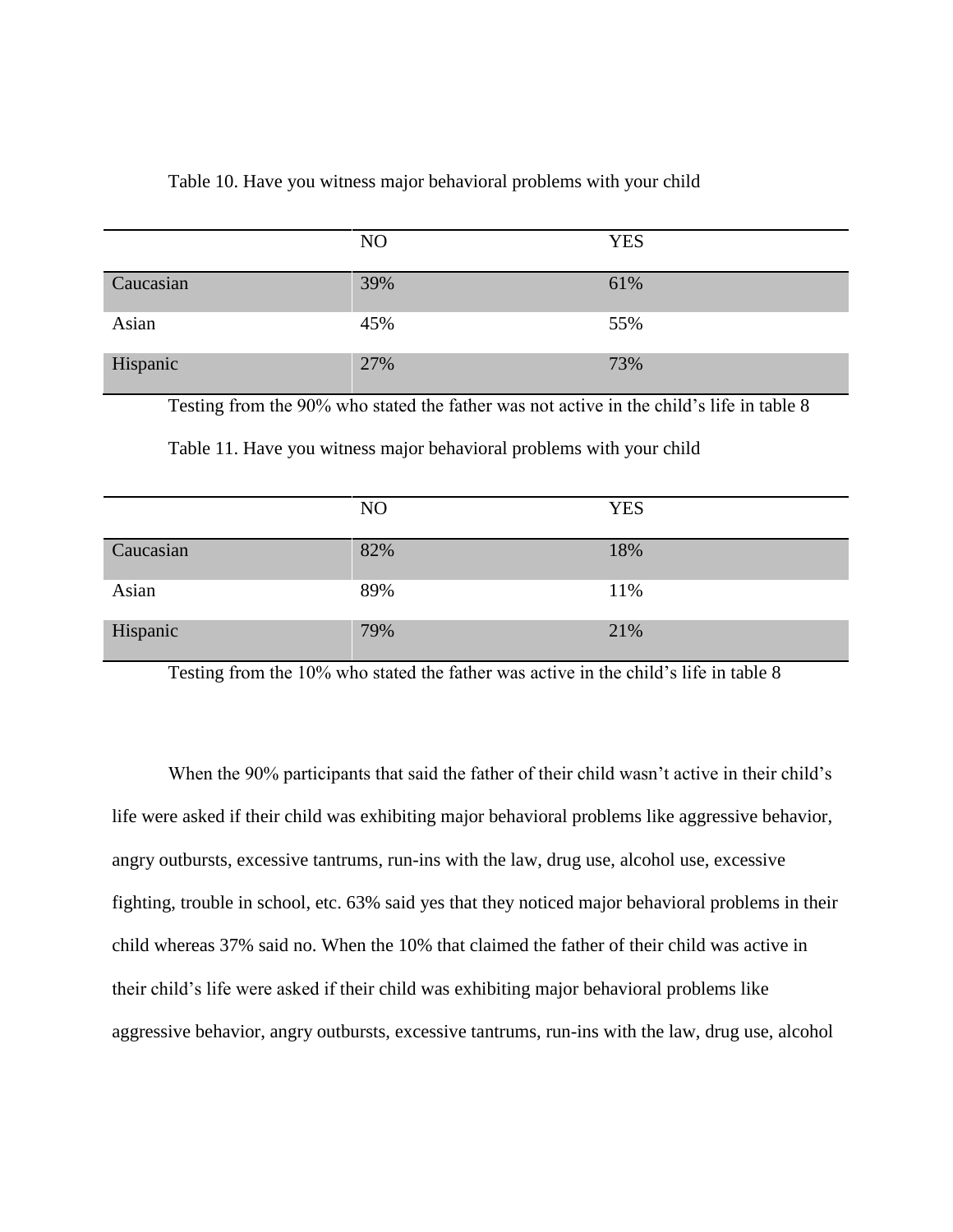use, excessive fighting, trouble in school, etc.83% stated that they didn't notice behavioral problems, and 17% said they did.

#### **Conclusion**

From the data amassed it can be suitably deduced that on average 92% of biracial children with African American fathers are born out of wedlock, with Caucasian mothers leading in that percentage. 90% of women who have children out of wedlock with African American men will not end up marrying that man, where as 10% will wed, yet those that wed or do have their children in wedlock typically end up a single mother nonetheless due to divorce. Of women that had biracial children with African American men out of wedlock 50% had only one child out of wedlock and 50% had more than one child out of wedlock, and when they do have multiple children out of wedlock 79% of the time the children do not have the same father. 77% of biracial children with African American fathers presently live below the poverty line and 82% end up on government assistance at some point. 88% of the time the father of the child does not financial support or help with the economic costs of the child, consequently leaving the encumbrance of fiscal care exclusively on the mother. 90% of biracial children with African American fathers don't have their father in their life. 94% of the surveyed mothers believe the father of their child doesn't have a good relationship with the child. 63% of biracial children who are raised without an active father in their life exhibit major behavioral problems, where as 37% of biracial children raised without an active father don't exhibit major behavioral problem. Biracial children with African American fathers who have an active father in their life exhibit major behavioral problems 17% of the time leaving 83% who won't exhibit those behaviors. Unmistakably it is within the interest of the public to endorse and advocate black fatherhood and find resolutions to remedy black paternal absenteeism.